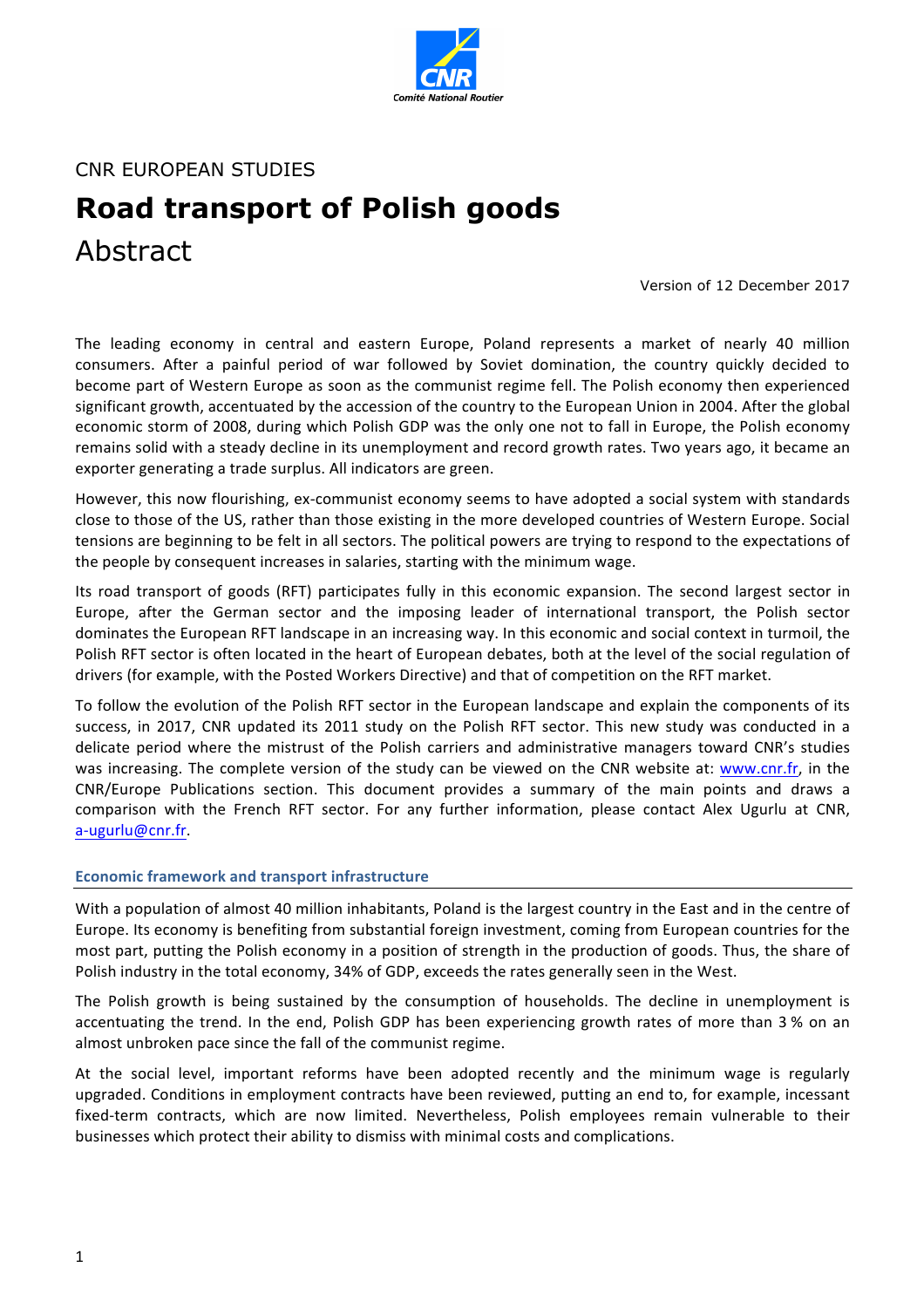In terms of transport, the country represents an unavoidable transit zone in the North-South axis which connects Finland and the Baltic countries to the rest of Europe. It is also the main point of passage for trade between Europe and Russia. Its road infrastructure, including the poor quality that had been highlighted during the 2011 study, is much improved since. The construction of motorways is continuing and the quality of national roads has leapt forward. The importance given by the central administration to road transport is manifested by significant progress in terms of infrastructure.

The main Polish port, the port of Gdansk, is still experiencing difficulties in developing in the same way as the major Dutch, Belgian and German ports because of the very strong competition. In the air sector, the airports at Warsaw and Krakow satisfy domestic demand and the rise in passenger numbers comes from the Polish diaspora, but they struggling to impose themselves as genuine international hubs.

### **Activity growth in Poland's RFT sector**

The Polish road freight transport sector is an history of consecutive successes whose magnitude does not weaken: 

- The total Polish RFT sector has multiplied by 3 since the entry of the country into the EU (2004).
- The Polish sector became the leader of international transport in Europe as early as 2007.
- It has managed to create and dominate a new market, that of international transport between thirdparty countries, imposing itself as an indispensable actor in the trade of developed countries in the West.

According to the provisional statistics on RFT activity in 2016, the Polish sector had a growth rate of 11.5% on one year, while the European RFT sector grew by 5.9%. Poland alone achieves more than 28% of the activity of the European international RFT sector. Its only weakness is its national transport that has stagnated since 2013.

This development is, however, accompanied by various problems. Today, the carriers are questioning the viability of their profession. This is because margins are eroding with the general price decrease of transport in Europe. Currently, they are winners of the price war between the sectors in the East, in a context where the price of fuel is declining more in Poland than elsewhere, but they are aware of the dangers of a possible reversal of the situation to the extent that they are not protected by an indexing mechanism on the price of diesel.

| <b>RFT*</b> evolution in France and Poland |                                                   |         |         |         |         |         |         |                   |  |
|--------------------------------------------|---------------------------------------------------|---------|---------|---------|---------|---------|---------|-------------------|--|
|                                            |                                                   |         |         |         |         |         |         | million of t-km   |  |
| 2008                                       | 2009                                              | 2010    | 2011    | 2012    | 2013    | 2014    | 2015    | 2016              |  |
| 206,304                                    | 173,621                                           | 182,193 | 185,685 | 172,445 | 171,472 | 165,225 | 153,580 | 155,843           |  |
| 164,930                                    | 180,742                                           | 202,308 | 207,651 | 222,332 | 247,594 | 250,931 | 260,713 | 290,749           |  |
| million of t-km                            |                                                   |         |         |         |         |         |         |                   |  |
| 2008                                       | 2009                                              | 2010    | 2011    | 2012    | 2013    | 2014    | 2015    | 2016              |  |
| 181,879                                    | 156,021                                           | 164,325 | 168,242 | 156,449 | 155,712 | 151,112 | 141,242 | 144,205           |  |
| 71,917                                     | 79,207                                            | 82,218  | 89,013  | 89,013  | 100,320 | 96,627  | 104,679 | 106,634           |  |
|                                            |                                                   |         |         |         |         |         |         | million of t-km   |  |
| 2008                                       | 2009                                              | 2010    | 2011    | 2012    | 2013    | 2014    | 2015    | 2016              |  |
| 24,425                                     | 17,600                                            | 17,868  | 17,443  | 15,996  | 15,760  | 14,113  | 12,339  | 11,638            |  |
| 93,013                                     | 101,534                                           | 120,090 | 117,917 | 133,319 | 147,274 | 154,303 | 156,034 | 184,115           |  |
|                                            | * in FIL ( Nomini) ( Cultradoral ( Linghtonotoin) |         |         |         |         |         |         | Course - Fuseetet |  |

 $\int$ in EU + Norway + Switzerland + Liechtenstein

The awareness of the countries in the West of the need to preserve their sectors is another concern of the Polish carriers. The attempts to harden the market rules, initiated by Germany with the application of the German minimum wage regulation for foreign drivers, followed by France, with the obligation to spend the regular weekly rest period outside of the cab and the respect of the minimum wage, have been very poorly received. 

Poland, which sees international RFT as a tool for putting pressure on the economies of the West, is fighting to protect its sector. ZMPD, the powerful professional organisation, no longer hides its political ambitions and shows itself more than ever to be at the sides of the government.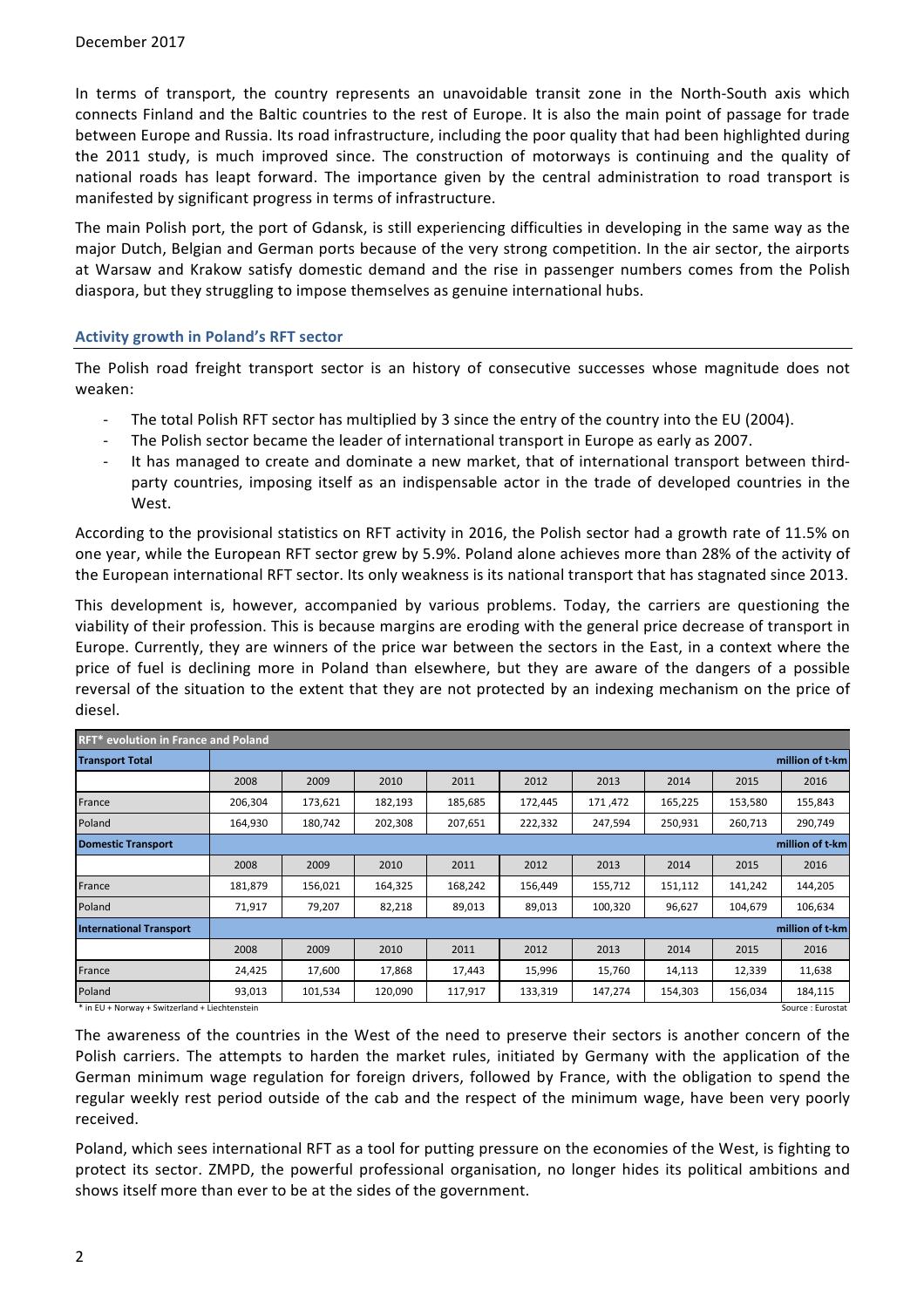## **Operating conditions and costs**

In the framework of its international studies, CNR organises interviews with local carriers and drivers in order to estimate conditions and operating costs and observe the market. In 2017, CNR met with professionals from the sector in Poland, as well as Polish drivers at car parks outside of Poland, in a climate of growing distrust toward its studies.

Compared to the previous report published in 2012, professionals appear to have more concerns about their drivers. In fact, in the space of 5 years, the appearance of a lack of drivers has weakened the main advantage of the sector on which the attractiveness of the Polish sector was based, namely productivity. The driver/cab ratio is decreasing due to this shortage. The mileage of drivers is also dropping under pressure from the drivers, who are asking for shorter rounds and more frequent returns home. Thus, the productivity of the rolling stock is down, -14% of the annual mileage for a Polish vehicle.

For the moment, the carriers are trying to overcome this problem by better management of their costs. The cost of owning and financing vehicles is decreasing compared to 2011, as is insurance. The management of semi-trailers is being optimised. Interest rates applied on flexible lease contracts favour the carriers, without forgetting the significant decrease in the price of diesel for the last 2 years. The price per litre has gone from €1.008 to €0.782, i.e. -12.5%, which eases the burden of the biggest cost line. Lithuania, Bulgaria and Poland, the main competitors on the international RFT scene, currently offer the most attractive commercial diesel price in the EU.

Comparison of operating conditions and costs excluding structural costs, for a 40-tonne HGV **2017 values**

| LUII VAIUCJ                                      |         |               |               |  |  |  |
|--------------------------------------------------|---------|---------------|---------------|--|--|--|
|                                                  | unit    | <b>France</b> | <b>Poland</b> |  |  |  |
| Yearly mileage of vehicle                        | km      | 113,280       | 134,400       |  |  |  |
| Number of operating days                         | days/yr | 229           | 265           |  |  |  |
| Semitrailer/tractor ratio                        |         | 1.39          | 1.25          |  |  |  |
| <b>Driver cost</b>                               | €/yr    | 47,492        | 20,438        |  |  |  |
| Driver/tractor ratio                             |         | 1.06          | 1.05          |  |  |  |
| Yearly cost of vehicle financing and possession  | €/yr    | 14,572        | 12,894        |  |  |  |
| Average consumption per 100 km                   | litres  | 32.0          | 30.4          |  |  |  |
| Fuel cost. 2016 average (1)                      | €/litre | 0.857         | 0.782         |  |  |  |
| Fuel cost                                        | €/yr    | 31,059        | 31,946        |  |  |  |
| <b>Tyres</b>                                     | €/yr    | 3,172         | 4,200         |  |  |  |
| Maintenance-repair                               | €/yr    | 8,553         | 4,600         |  |  |  |
| <b>Tolls</b>                                     | €/yr    | 9,479         | 15,500        |  |  |  |
| Insurance (vehicle)                              | €/yr    | 2,267         | 2,700         |  |  |  |
| Axle tax and other vehicle taxes                 | €/yr    | 516           | 1,192         |  |  |  |
| Synthesis – cost price (except structural costs) |         | 120,149       | 94,493        |  |  |  |
| Cost/mileage ratio per annum                     | €/km    | 1.06          | 0.703         |  |  |  |
| Base 100 France                                  |         | 100           | 66            |  |  |  |

(1) after partial recovery of TICPE in France Source : CNR european studies

The cost of drivers has increased little. Despite tensions on the labour market, Polish carriers do not hesitate to call on foreign drivers (including Ukrainians, Russians, Georgians or Kazakhs) in order to limit the increase of this strategic cost line.

The cost of tolls is exploding as a result of the multiplication of toll miles across Europe, but this cost line affects all European carriers in the same measure.

According to CNR's calculations from on-the-spot conversations, the cost per mile (excluding structural costs) in Poland is 34% below the French level. Structural costs are generally estimated to be in the range of 8 to 12% in addition to the cost per mile given above, i.e. a total cost of between €0.76 and €0.79/km. This is consistent with the statements of Polish professionals who say they have an average total mileage cost below 80-euro cents.